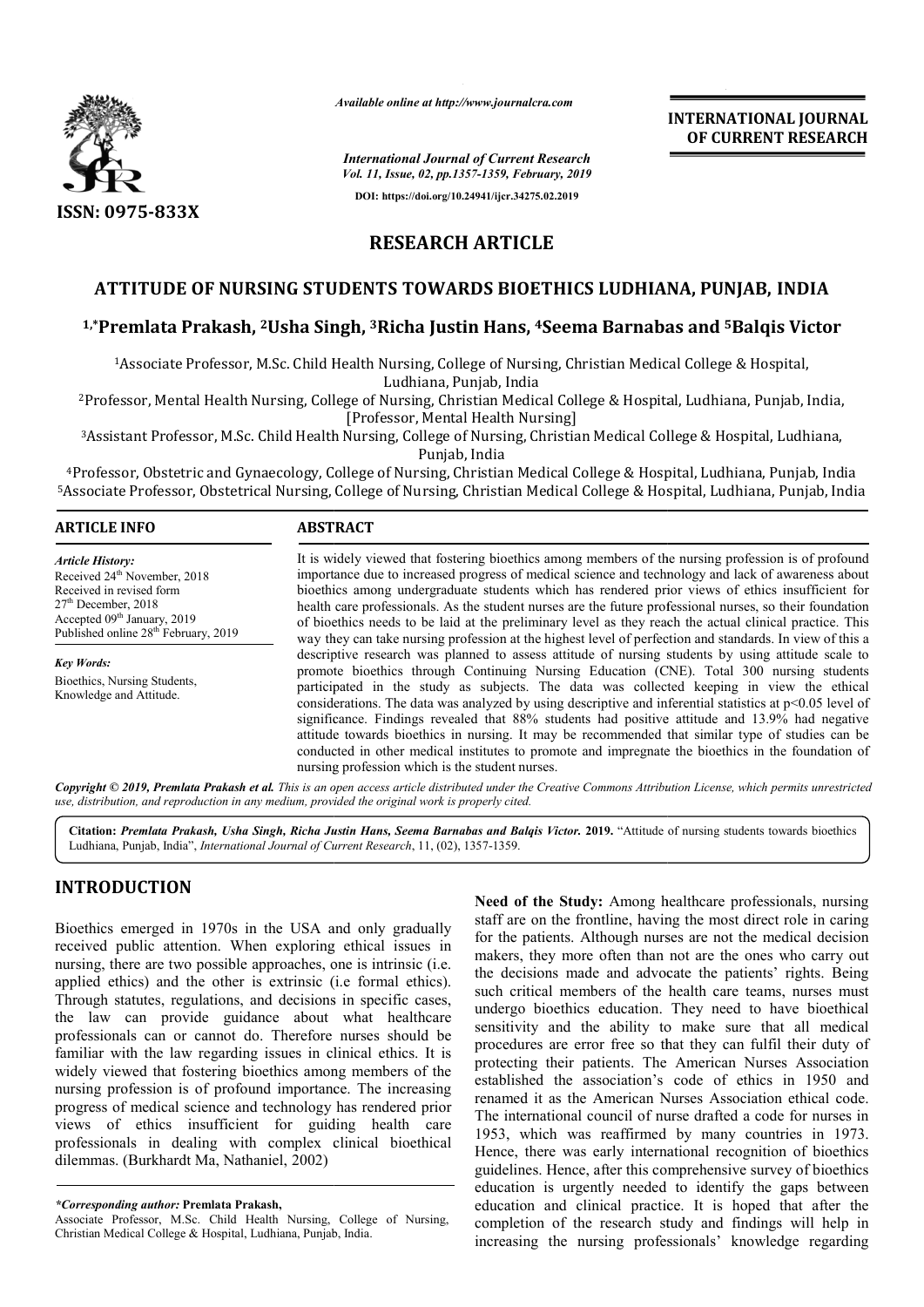bioethics and sensitivity to clinical dilemmas and to make them capable of thinking clearly while making sound judgement supported byethical consideration.

## **Operational Definition**

**Bioethics:** Branch of applied ethics and requires the expertise of people working in a wide range of disciplines including, medicine, the life sciences, nursing and social sciences.

**Student Nurses:** A person who is completing diploma and degree program in nursing

**Aim of the study**: To assess the attitude of student nurses regarding Bioethics in Nursing in selected College of Nursing, Ludhiana, Punjab with an aim to develop persistent bioethics education in order to enhance their decision making abilities.

**Assumption:** Student nurses may have positive attitude regarding bioethics in nursing.

# **MATERIALS AND METHODS**

300 student nurses filled structured attitude scale (4-point Likert scale) containing 34 statements which were divided into three sections ie, Personal Ethics, Attitude towards Ethics, Advance Directives and End of Life Care Issues. The reliability of the tool was 0.9.

**Research Approach and Design:** A non-experimental research design and quantitative research approach was used.

**Research Setting:** The study was conducted in college of nursing, CMC & Hospital, Ludhiana, Punjab.

**Sample and Sampling Technique:** The sample of 300 student nurses was selected with purposive sampling technique.

## **RESULTS**

Descriptive and inferential statistics were used to analyze the data in accordance with the objectives.

**Table 1. Criterion Measure**

| Level    | Score     |
|----------|-----------|
| Positive | $\geq 51$ |
| Negative | $<$ 51    |

**Table No. 2 Findings related to sample characteristics reveal that**

| Variables                       | n              | Mean           | Mean $%$ |
|---------------------------------|----------------|----------------|----------|
| Age (years) 19-21               | 158            | 20.2           | 57       |
| $22 - 24$                       | 74             | 16.3           | 26       |
| $25 \&$ above                   | 43             | 20.6           | 15       |
| Gender Male                     | 67             | 18.2           | 24       |
| Female                          | 208            | 19.6           | 75.6     |
| Course of study                 | 85             | 19.2           | 30       |
| <b>GNM</b>                      | 147            | 19             | 53       |
| <b>B.Sc Nursing</b>             | 32             | 20.7           | 11.6     |
| Post Basic Nursing M.Sc Nursing | 11             | 19.1           | 0.04     |
| <b>Source of Information</b>    |                |                |          |
| Classroom teaching              | 0 <sub>0</sub> | 0 <sup>0</sup> | 00       |
| Internet/mass media             | 28             | 21.357         | 10       |
| Clinical teaching               | 25             | 22             | .09      |
| Workshop/conference             | 21             | 18.09          | .76      |
| no information                  | 196            | 20.135         | 71       |

**1st Objective:** To assess the level of attitude of student nurses regarding bioethics in nursing.

**Table 3.** *Distribution of* **Level of** *Attitude of student nurses*  **regarding bioethics in nursing**

| Level    | Score   |     |    |
|----------|---------|-----|----|
| Positive | $>= 51$ | 239 | 38 |
| Negative |         |     |    |

88% of student nurses had positive attitude and 13.9% had negative attitude towards Bioethics in Nursing



**Table 4. Age of the students and course of study had significant impact on attitude of student nurses regarding bioethics.**

| Variables                         | n   | Mean   | SD     | Statistical<br>Ratio | P value              |
|-----------------------------------|-----|--------|--------|----------------------|----------------------|
| Age (in years)                    |     |        |        |                      |                      |
| 19-21                             | 158 | 64.968 | 13.062 | $F = 0.31$           | $0.05$ (significant) |
| 22-24                             | 74  | 65.257 | 13.412 |                      |                      |
| 25 & above                        | 43  | 66.767 | 13.023 |                      |                      |
| Gender                            |     |        |        |                      |                      |
| Male                              | 67  | 66.373 | 10.767 | $t=0.749$            | 0.05                 |
| Female                            | 208 | 64.99  | 13.797 |                      |                      |
| Course of study                   |     |        |        |                      |                      |
| GNM                               | 85  | 64.341 | 13.132 | $F=1.129$            | $0.05$ (significant) |
| <b>B.Sc Nursing</b>               | 147 | 65.116 | 13.066 |                      |                      |
| Post Basic                        | 32  | 66.78  | 13.921 |                      |                      |
| M.sc Nursing                      | 11  | 71.545 | 10.746 |                      |                      |
| Source of<br>information          |     |        |        |                      |                      |
| Classroom teaching 00             |     | 00     | 00     | 00                   |                      |
| Internet/Mass Media <sub>28</sub> |     | 67.57  | 12.1   | $F = 0.201$          | 0.05                 |
| Clinical teaching                 | 25  | 66.2   | 16.269 |                      |                      |
| Workshop/<br>Conference           | 21  | 65.85  | 11.24  |                      |                      |
| No Information                    | 196 | 64.6   | 12.2   |                      |                      |

**Objective 3:** To find out the relationship of attitude of student nurses regarding bioethics in nursing with selected variables i.e. age, gender, course of study and source of information

#### **Acknowledgement**

The author wish to thank all the co-authors : Dr. Usha Singh, Prof. Mrs. Seema Barnabas, Asst. Prof. Mrs. Richa Justin Hans, Assoc. Prof. Mrs. Balqis Victor and Principal, College of Nursing, Christian Medical College and Hospital, Ludhiana, Punjab, India and all Nursing Students who participated.

#### **Recommendations**

• The research study strongly recommends the Indian Nursing Council, the statutory licensing body of nurses